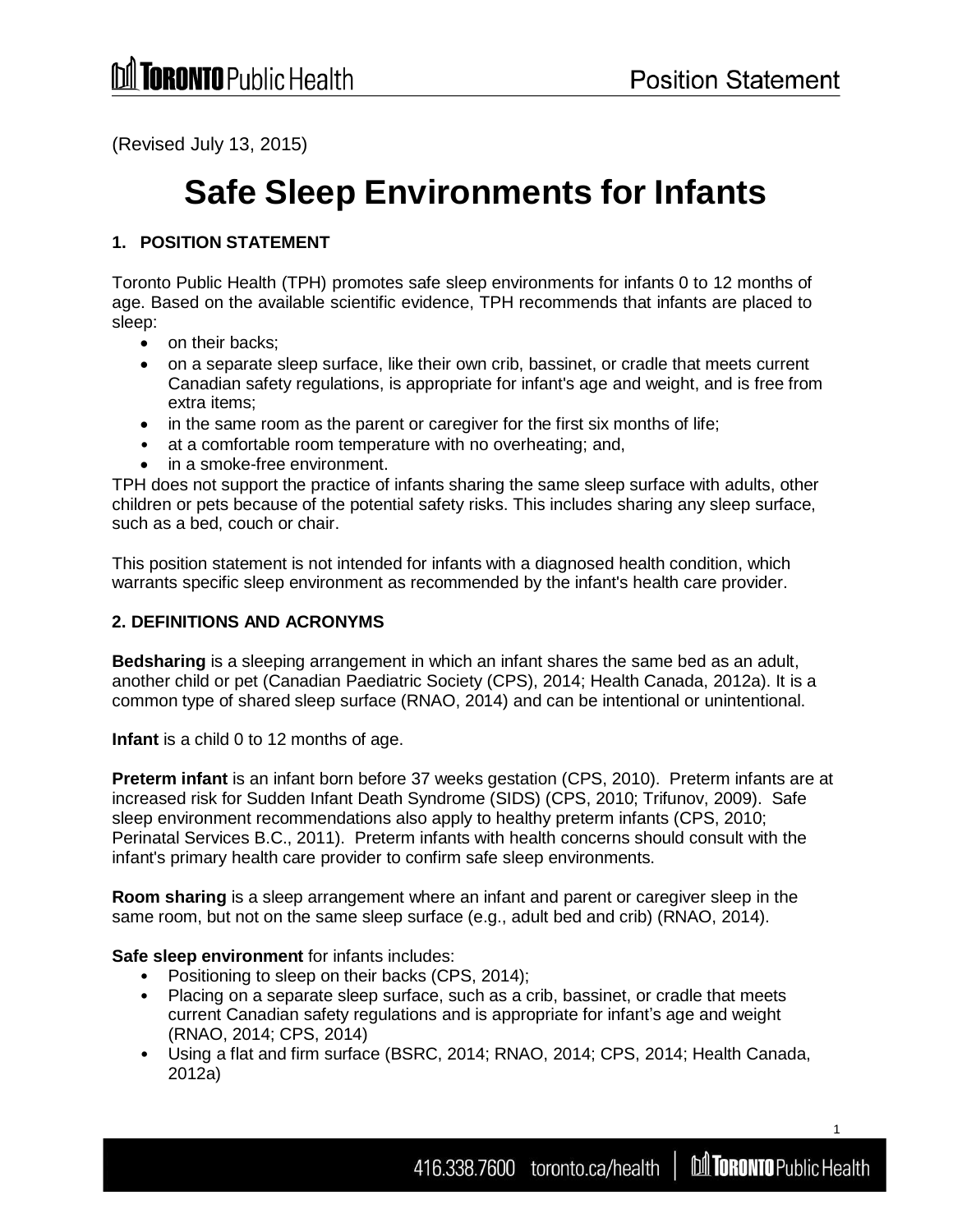**Toronto Public Health** 

- No extra items, such as toys, loose bedding, bumper pads, pillows in the sleep environment (RNAO, 2014; CPS, 2014; Colvin et al, 2014; Health Canada, 2012b)
- Room sharing with the parent or caregiver for the first six months of life (RNAO, 2014; CPS, 2014; Health Canada, 2012b; Public Health Agency of Canada (PHAC), 2011)
- A comfortable room temperature with no overheating (PHAC, 2011)
- Not being placed to sleep for extended periods of time in carriages, strollers, car seats, infant swings, bouncers, or playpens (Health Canada, 2012b)
- A smoke-free environment (CPS, 2014; RNAO, 2014; Health Canada, 2012b).

**Shared sleep surface** is a sleep arrangement where an infant shares the same sleep surface with another person, child or pet (CPS, 2014; Health Canada, 2012a). It can occur when an adult and infant share the same bed (i.e. bedsharing), but also includes any sleep surface, such as a couch (RNAO, 2014). It can be intentional or unintentional.

**Sleep environment** is anywhere an infant falls asleep, at any time (RNAO, 2014).

**Sudden Infant Death Syndrome (SIDS)** is the sudden and unexpected death of an apparently healthy infant whose death remains unexplained even after a complete post mortem investigation that includes a full autopsy, an examination of the circumstances of the death, and a review of the case history. In other words, the term SIDS is used when the cause of death cannot be determined (RNAO, 2014).

**Sudden Unexpected Death in Infancy (SUDI or SUD)** is the sudden and unexpected death of an infant who was thought to be healthy (RNAO, 2014). This may be due to:

- SIDS
- Accidental injury
- Non-accidental injury due to neglect or abuse
- A previously undiagnosed natural disease process (Office of the Chief Coroner Province of Ontario, 2011).

#### **3. BACKGROUND**

Although the incidence of SIDS has decreased since 2000, rates of other sleep-related deaths (i.e. SUDI) have increased (Colvin et al, 2014; Office of the Chief Coroner Province of Ontario, 2011). Unsafe sleep environments, such as bedsharing and sleeping on unsuitable surfaces (e.g., adult bed, couch, car seat), continues to be a major risk factor in unexpected infant deaths (Office of the Chief Coroner of Province of Ontario, 2014).

Based on the current scientific evidence, the safest place for an infant to sleep is on their backs, on their own sleep surface (i.e. crib, bassinet, or cradle that meets current Canadian safety standards), and in the same room as the parent or caregiver for at least the first six months of life (RNAO, 2014; NICE, 2014, UNICEF UK, 2014; PHAC, 2011; Trifunov, 2009). In Canada, this message is supported by leading health authorities, including but not limited to the Public Health Agency of Canada (PHAC), Canadian Pediatric Society (CPS), Canadian Institute for Child Health (CICH), the Canadian Foundation for the Study of Infant Deaths, and the Registered Nurses Association of Ontario (RNAO) (PHAC, 2011; RNAO, 2014).

In an effort to promote public awareness of safe sleep environments, PHAC developed the *Safe Sleep for Your Baby* (2014) booklet which provides information related to SIDS and SUDI as well as strategies on the provision of safe sleep environments for infants. The RNAO also released a Clinical Best Practice Guideline for *Working with Families to Promote Safe Sleep for*

416.338.7600 toronto.ca/health | **Information** Public Health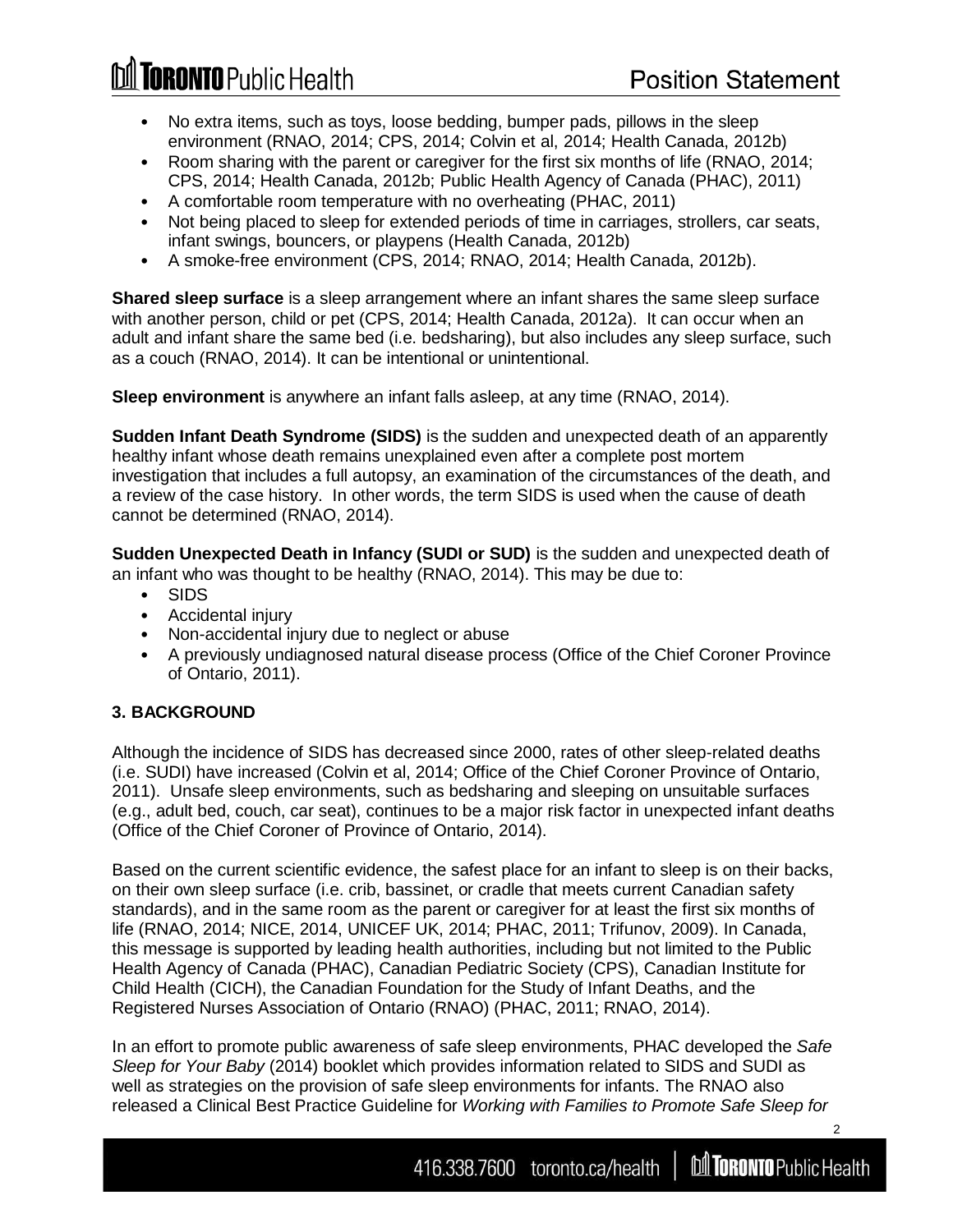*Infants 0-12 Months of Age* (2014). The document aims to support nurses working with families with infants 0-12 months of age by providing evidence-informed recommendations to guide nursing process (i.e. assessment, planning, implementation and evaluation) in promoting safe sleep, including minimizing the risks of unintentional injury and death.

TPH recognizes that no sleep environment is completely risk-free (CPS, 2014); however, educating caregivers can help to promote a safer sleeping environment for infants 0 to 12 months of age (CPS, 2014; RNAO, 2014). TPH acknowledges that caregivers' decisions about sleep environments and practices for infants may be influenced by their culture, values, beliefs and socioeconomic circumstances (RNAO, 2014). For example, a family's limited resources and daily living conditions may hinder their ability to create a safe sleep environment. With this in mind, it is critical that the impact of the social determinants of health on an infant's sleep environment be considered and that TPH staff collaborate with families to identify their needs and the best way to facilitate safe sleep environments and practices (RNAO, 2014).

# **4. REFERENCES/SOURCES**

Best Start Resource Centre (2014). *Sleep well, sleep safe. A booklet for parents of infants from 0-12 months and for all who care for infants.* Toronto, ON: Authors. Retrieved on 20 November 2014 from

[http://www.beststart.org/resources/hlthy\\_chld\\_dev/pdf/BSRC\\_Sleep\\_Well\\_resource\\_FNL\\_LR.p](http://www.beststart.org/resources/hlthy_chld_dev/pdf/BSRC_Sleep_Well_resource_FNL_LR.pdf) [df](http://www.beststart.org/resources/hlthy_chld_dev/pdf/BSRC_Sleep_Well_resource_FNL_LR.pdf)

Canadian Paediatric Society (CPS) (Reaffirmed 2014). *Recommendations for safe sleeping environments for infants and children.* Ottawa, ON: CPS. Retrieved 18 November 2014 from <http://www.cps.ca/documents/position/safe-sleep-environments-infants-children>

Canadian Paediatric Society (CPS) (2010). *Safe Discharge of the Late Preterm Infant*. Retrieved from<http://www.cps.ca/documents/position/safe-discharge-late-preterm-infant>

Colvin, J., Collie-Akers, V., Schunn, C., and Moon, R.Y. (2014). [Sleep environment risks for](http://pediatrics.aappublications.org/content/early/2014/07/09/peds.2014-0401.abstract) [younger and older infants. P](http://pediatrics.aappublications.org/content/early/2014/07/09/peds.2014-0401.abstract)ediatrics, 134, e406-e412.

Health Canada (2012a). *Consumer Information Bulletin: Safe Sleep Practices for Infants*. Retrieved December 12, 2014 from [http://www.hc-sc.gc.ca/cps-spc/pubs/cons/sleep-sommeil](http://www.hc-sc.gc.ca/cps-spc/pubs/cons/sleep-sommeil-eng.php)[eng.php](http://www.hc-sc.gc.ca/cps-spc/pubs/cons/sleep-sommeil-eng.php)

Health Canada (2012b). *Consumer Product Safety: Is Your Child Safe? Sleep Time*. Retrieved December 12, 2014 from [http://www.hc-sc.gc.ca/cps-spc/pubs/cons/child-enfant/sleep-coucher](http://www.hc-sc.gc.ca/cps-spc/pubs/cons/child-enfant/sleep-coucher-eng.php)[eng.php](http://www.hc-sc.gc.ca/cps-spc/pubs/cons/child-enfant/sleep-coucher-eng.php)

National Institute for Health and Care Excellence (NICE) (2014). *Postnatal care*. Retrieved December 12, 2014 from [http://www.nice.org.uk/guidance/cg37/resources/guidance-postnatal](http://www.nice.org.uk/guidance/cg37/resources/guidance-postnatal-care-pdf)[care-pdf](http://www.nice.org.uk/guidance/cg37/resources/guidance-postnatal-care-pdf)

Office of the Chief Coroner Province of Ontario (2011). Report of the Paediatric Death Review Committee and Deaths Under Five Committee. Annual Report. Toronto, ON: Province of Ontario. Retrieved January 4, 2015 from:

[http://www.mcscs.jus.gov.on.ca/stellent/groups/public/@mcscs/@www/@com/documents/weba](http://www.mcscs.jus.gov.on.ca/stellent/groups/public/%40mcscs/%40www/%40com/documents/webasset/ec090287.pdf) [sset/ec090287.pdf](http://www.mcscs.jus.gov.on.ca/stellent/groups/public/%40mcscs/%40www/%40com/documents/webasset/ec090287.pdf)